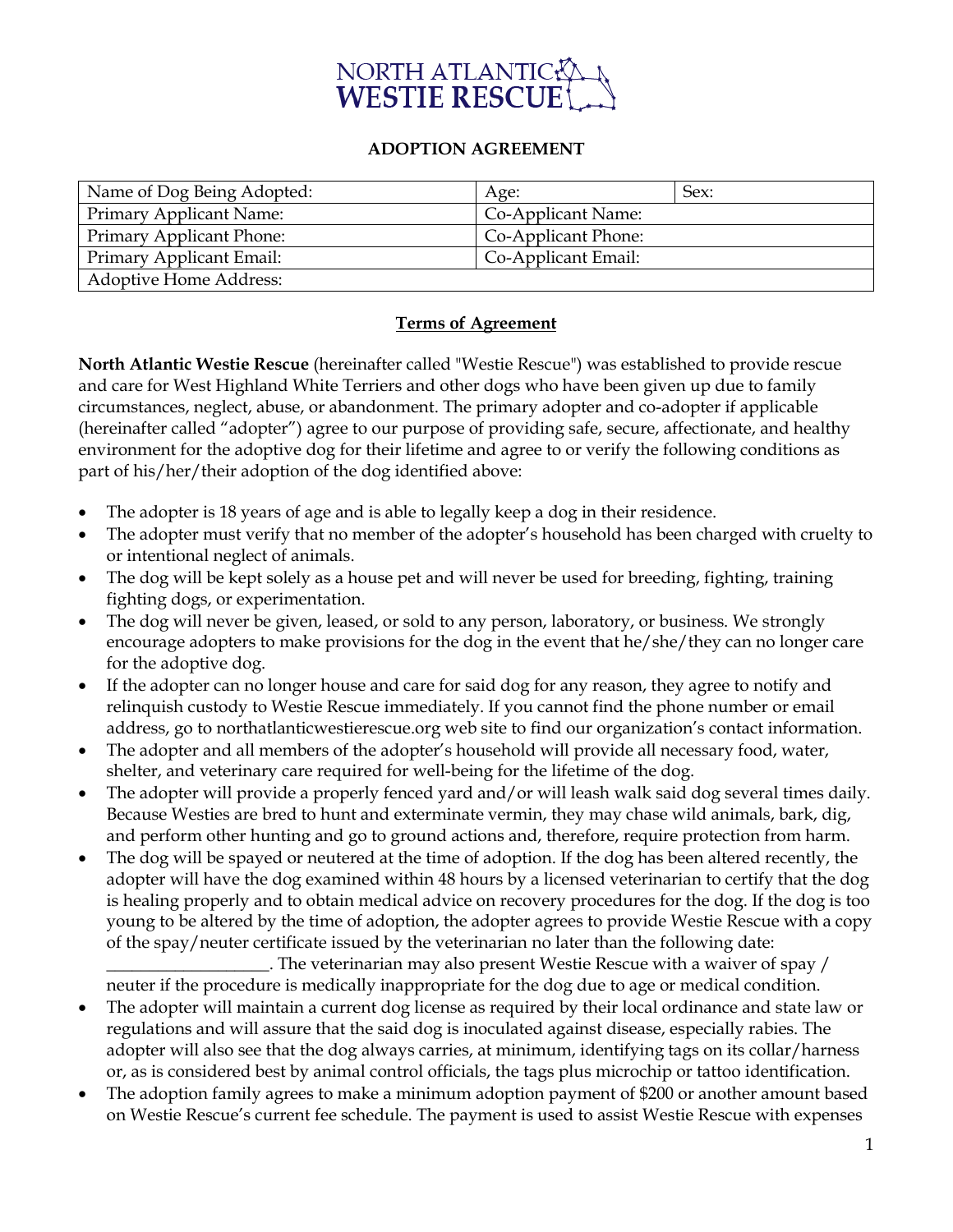# NORTH ATLANTIC

in rescuing, fostering, rehabilitating, and placing this dog and other dogs for which Westie Rescue provides services. The adopter must pay the adoption fee prior to or on the day of adoption. A dog may not be physically handed over to a prospective adopter without a check or receipt of completed payment.

- If the adopter is a foster parent already in possession of the dog, the adopter has 10 business days to complete the adoption agreement and pay the adoption fee following written adoption approval communicated by the Executive Director of Westie Rescue. If these steps are not completed, the adopter agrees to surrender the dog to a representative of Westie Rescue or to a designated veterinary clinic at a date and time specified by Westie Rescue.
- If this is a trial adoption, the period for the dog to stay with this adopter under trial cannot exceed two weeks without permission from the Executive Director of Westie Rescue. The dog may only reside at the adopter's application address during the trial period listed on the adoption agreement form. At the end of this trial period, the adopter must communicate whether the trial has succeeded or failed. If the trial has failed or the adopter fails to communicate, said dog will be returned to Westie Rescue and the adoption fee refunded. If the trial has succeeded, the adoption agreement will be considered in full effect. The adoption fee is non-refundable when the trial is completed or when no trial is specified. Please specify the period of trial:

Dates of trial:  $\qquad \qquad$  to  $\qquad \qquad$ 

- Westie Rescue makes no warranties/guarantees regarding the temperament, behavior, health or physical condition of any adoptive dog, whether adopted or under a trial, or guarantee it free of genetic defects peculiar to the breed.
- The adopter agrees to hold harmless and indemnify Westie Rescue, its representatives (including but not limited to officers, foster parents, volunteers, and veterinarians) from all claims, demands, action, causes of action, or liability of any kind whatsoever arising out of or in connection with this adoption, including the trial period.
- Even if a dog has had obedience training, a "refresher" course is highly recommended since it helps establish close rapport and bonding between the owner(s) and the dog.
- The adopter is encouraged to exercise caution in introducing an adoptive dog into new situations until the dog has become adjusted to its new environment. It is strongly recommended that interaction between dogs and children be monitored by an adult at all times during the trial period and post-adoption.
- If the dog bites an individual during the trial period or post-adoption, the adopter agrees to comply with local ordinances and state law and regulations regarding dog bites. The adopter also agrees to notify Westie Rescue within 48 hours of a bite if the bite occurs within the first year of adoption. If a bite occurs and the adopter no longer wishes to own the adoptive dog, the adopter agrees to return the dog to Westie Rescue. Surrendering the dog in this circumstance to a shelter or other rescue, unless ordered by local or state law enforcement, without the consent of Westie Rescue is prohibited under this agreement.
- The adopter is required to communicate with Westie Rescue via phone or email with their adoption coordinator within 48 hours of adoption and answer questions about the adoptive dog's initial experience in the adoptive home. The adopter is also required to communicate via phone or email with a representative of Westie Rescue at least once by the end of the first month of ownership and at least one additional time before the end of the first year of adoption. We strongly encourage adoptive owners to communicate with Westie Rescue throughout the lifetime of their dog.